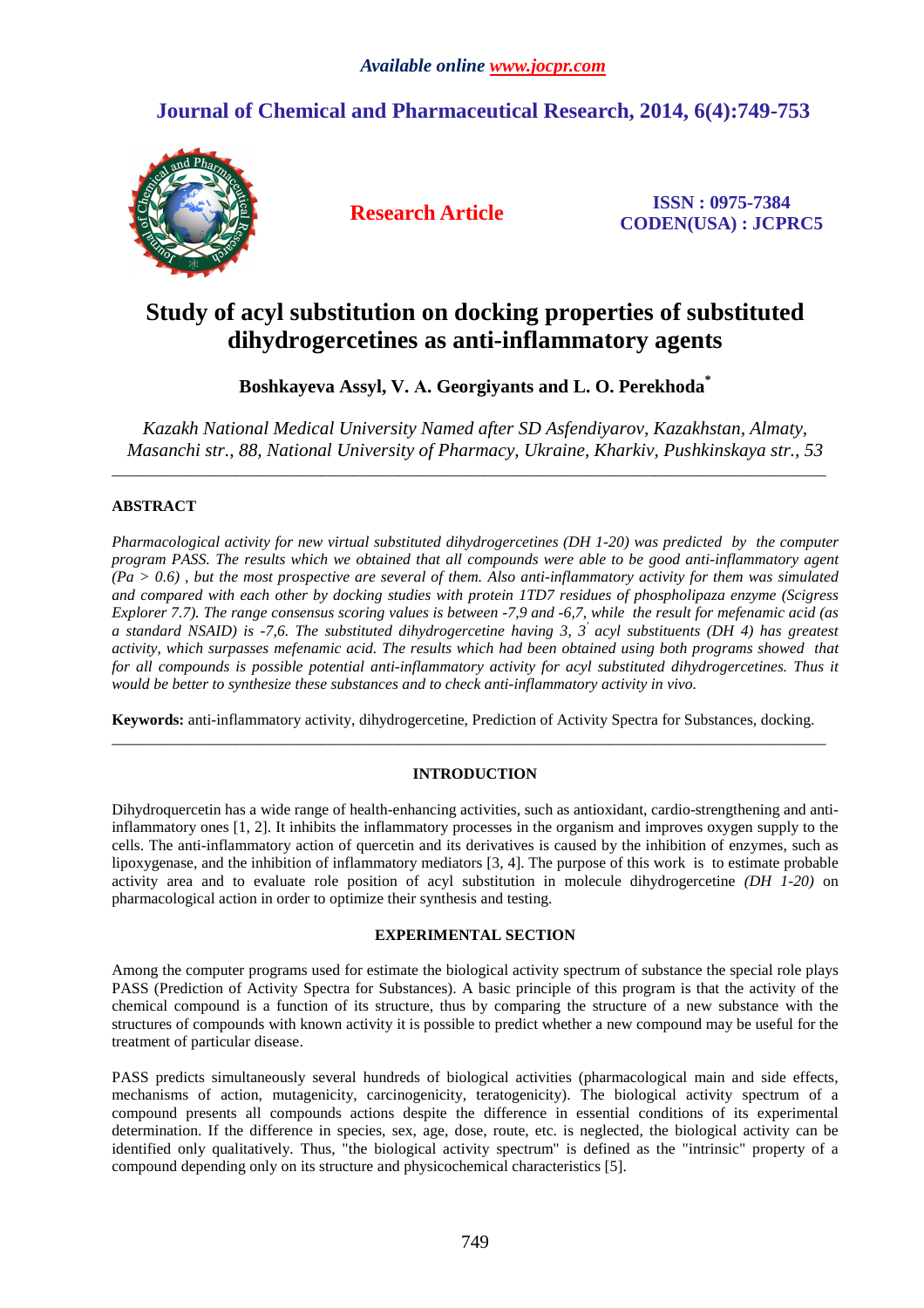The computer prognosis of biological activity spectrum of acyl substituted dihydrogercetines (*DH 1-20*) has set that the substances are able to show the anti-inflammatory activity [6]. The using the computer program PASS was predicted the probability for any given compound to be active (Pa probable activity) or inactive (Pi probable inactivity) anti-inflammatory agent. The presumption can be made that all compounds of the studied group were able to be good anti-inflammatory agent (Pa > 0.6) but the most prospective are *DH* 4, *DH* 5, *DH* 18, *DH* 19 derivatives. For comparison, the value for mefenamic acid (as a standard NSAID) is Pa=0,661, Pi=0,021. Details are given in Table **1**.

*\_\_\_\_\_\_\_\_\_\_\_\_\_\_\_\_\_\_\_\_\_\_\_\_\_\_\_\_\_\_\_\_\_\_\_\_\_\_\_\_\_\_\_\_\_\_\_\_\_\_\_\_\_\_\_\_\_\_\_\_\_\_\_\_\_\_\_\_\_\_\_\_\_\_\_\_\_\_*

### **TABLE 1 Chemical structure and predictive anti-inflammatory activity of acyl substituted dihydrogercetines (***DH 1-20***)**



| $Co-mp.$<br>No. | $\mathbf{R}_1$    | $\mathbf{R}_2$    | $\mathbf{R}_3$    | $\mathbf{R}_4$    | $\mathbf{R}_5$    | Mol. formula         | Mol. wt | Pa    | Pi    |
|-----------------|-------------------|-------------------|-------------------|-------------------|-------------------|----------------------|---------|-------|-------|
| DH1             | COCH <sub>3</sub> | H                 | H                 | H                 | H                 | $C_{17}O_8H_{14}$    | 346,289 | 0,629 | 0,026 |
| DH <sub>2</sub> | H                 | COCH3             | H                 | H                 | H                 | $C_{17}O_8H_{14}$    | 346,289 | 0,635 | 0,025 |
| DH <sub>3</sub> | H                 | COCH <sub>3</sub> | COCH <sub>3</sub> | H                 | H                 | $C_{19}O_{9}H_{16}$  | 388,326 | 0,635 | 0,025 |
| DH 4            | H                 | H                 | COCH <sub>3</sub> | H                 | <b>COCH-</b>      | $C_{19}O_{9}H_{16}$  | 388.326 | 0.723 | 0,013 |
| DH 5            | H                 | H                 | COCH <sub>3</sub> | COCH <sub>3</sub> | COCH <sub>3</sub> | $C_{21}O_{10}H_{18}$ | 430,363 | 0,723 | 0,013 |
| DH 6            | COCH <sub>3</sub> | COCH <sub>3</sub> | COCH <sub>3</sub> | H                 | H                 | $C_{21}O_{10}H_{18}$ | 430,363 | 0,635 | 0,025 |
| DH 7            | COCH <sub>3</sub> | COCH <sub>3</sub> | COCH <sub>3</sub> | H                 | COCH <sub>3</sub> | $C_{23}O_{11}H_{20}$ | 472,4   | 0.635 | 0,025 |
| DH8             | COCH <sub>3</sub> | COCH <sub>3</sub> | COCH <sub>3</sub> | COCH <sub>3</sub> | H                 | $C_{23}O_{11}H_{20}$ | 472,4   | 0,635 | 0,025 |
| DH <sub>9</sub> | COCH <sub>3</sub> | COCH <sub>3</sub> | COCH <sub>3</sub> | COCH <sub>3</sub> | COCH <sub>3</sub> | $C_{25}O_{12}H_{22}$ | 514,437 | 0,635 | 0,025 |
| DH 10           | COCH <sub>3</sub> | H                 | COCH <sub>3</sub> | COCH <sub>3</sub> | H                 | $C_{21}O_{10}H_{18}$ | 430,363 | 0,632 | 0,026 |
| DH 11           | H                 | H                 | COCH <sub>3</sub> | H                 | H                 | $C_{17}O_8H_{14}$    | 346,289 | 0,723 | 0,013 |
| DH 12           | H                 | COCH <sub>3</sub> | COCH <sub>3</sub> | H                 | COCH <sub>3</sub> | $C_{21}O_{10}H_{18}$ | 430.363 | 0.635 | 0,025 |
| DH 13           | COCH <sub>3</sub> | H                 | COCH <sub>3</sub> | H                 | COCH <sub>3</sub> | $C_{21}O_{10}H_{18}$ | 430,363 | 0,626 | 0,027 |
| DH 14           | COCH <sub>3</sub> | H                 | COCH <sub>3</sub> | COCH <sub>3</sub> | COCH <sub>3</sub> | $C_{23}O_{11}H_{20}$ | 472,4   | 0.723 | 0,013 |
| DH 15           | COCH <sub>3</sub> | H                 | H                 | H                 | COCH <sub>3</sub> | $C_{19}O_9H_{16}$    | 388,326 | 0.723 | 0,013 |
| DH 16           | COCH <sub>3</sub> | COCH <sub>3</sub> | H                 | H                 | COCH <sub>3</sub> | $C_{21}O_{10}H_{18}$ | 430,363 | 0,635 | 0,025 |
| DH 17           | H                 | COCH <sub>3</sub> | COCH <sub>3</sub> | COCH3             | COCH <sub>3</sub> | $C_{23}O_{11}H_{20}$ | 472,4   | 0,523 | 0,050 |
| DH 18           | H                 | H                 | H                 | H                 | COCH <sub>3</sub> | $C_{17}O_8H_{14}$    | 346,289 | 0.723 | 0.013 |
| DH 19           | H                 | H                 | H                 | COCH <sub>3</sub> | H                 | $C_{17}O_8H_{14}$    | 346,289 | 0.723 | 0,013 |
| DH 20           | H                 | COCH <sub>3</sub> | H                 | COCH3             | COCH <sub>3</sub> | $C_{21}O_{10}H_{18}$ | 430.363 | 0,635 | 0,025 |

In our research we have also used docking study [7]. Our purpose was to select a compound for synthesis, using ranking of their docking scores. Docking is particularly useful in the drug discovery arena to study the binding of small molecules (ligands) to macromolecules [8]. In our research, twenty different acyl substituted dihydrogercetines *(DH 1-20)* (ligands) were studied for interaction with protein 1TD7 residues of phospholipaza enzyme (receptors) by docking using SCIGRESS software [9]. Enzyme phospholipaza is one of the most important targets in the design and discovery of successful anti-inflammatory agents and represents a novel target for therapeutic treatment of inflammatory disorders. Phospholipase A (PLA) catalyzes the first step of the production of pro-inflammatory compounds collectively known as eicosanoids. The binding of phospholipid substrates to PLA occurs through a well formed hydrophobic channel. Surface Plasmon Resonance studies have shown that niflumic acid binds to Naja naja sagittifera PLA with an affinity that corresponds to a dissociation constant (K (d)) of 4.3 x 10(-5) M [10, 11]. Quantum docking method, in which both 1ТD7 and ligand are rigid, was adopted and the results were compared with mefenamic acid as a standard anti-inflammatory drug [12, 13].

All chemical structures of 20 compounds (*DH* 1-20) were drawn by using ISIS DROW 4.0 software. The chemical structures were represented in PASS as a set of Multilevel Neighborhoods of Atoms (MNA-descriptors). MNAdescriptors were calculated iteratively for each atom of the structure using the following rules. The zero-level MNA descriptor was presented as an atom. The descriptor of the first level consists of the atom's zero-level descriptor and zero-level descriptors of its neighboring atoms sorted lexicographically. The docking study was performed using Scigress Explorer 7.7 installed in a single machine running on a 3.4 GHz Intel Core 2 Duo Processor with 1GB RAM and 160 GB Hard Disk with Windows XP as the Operating System.

SCIGRESS software uses genetic algorithm as a global optimizer combined with energy minimization as a local search method. Ligand structures were drawn on Scigress Explorer user interface which provides advanced visualization, analysis and drawing tools. The ligands were stored in .csf format. These structures were geometry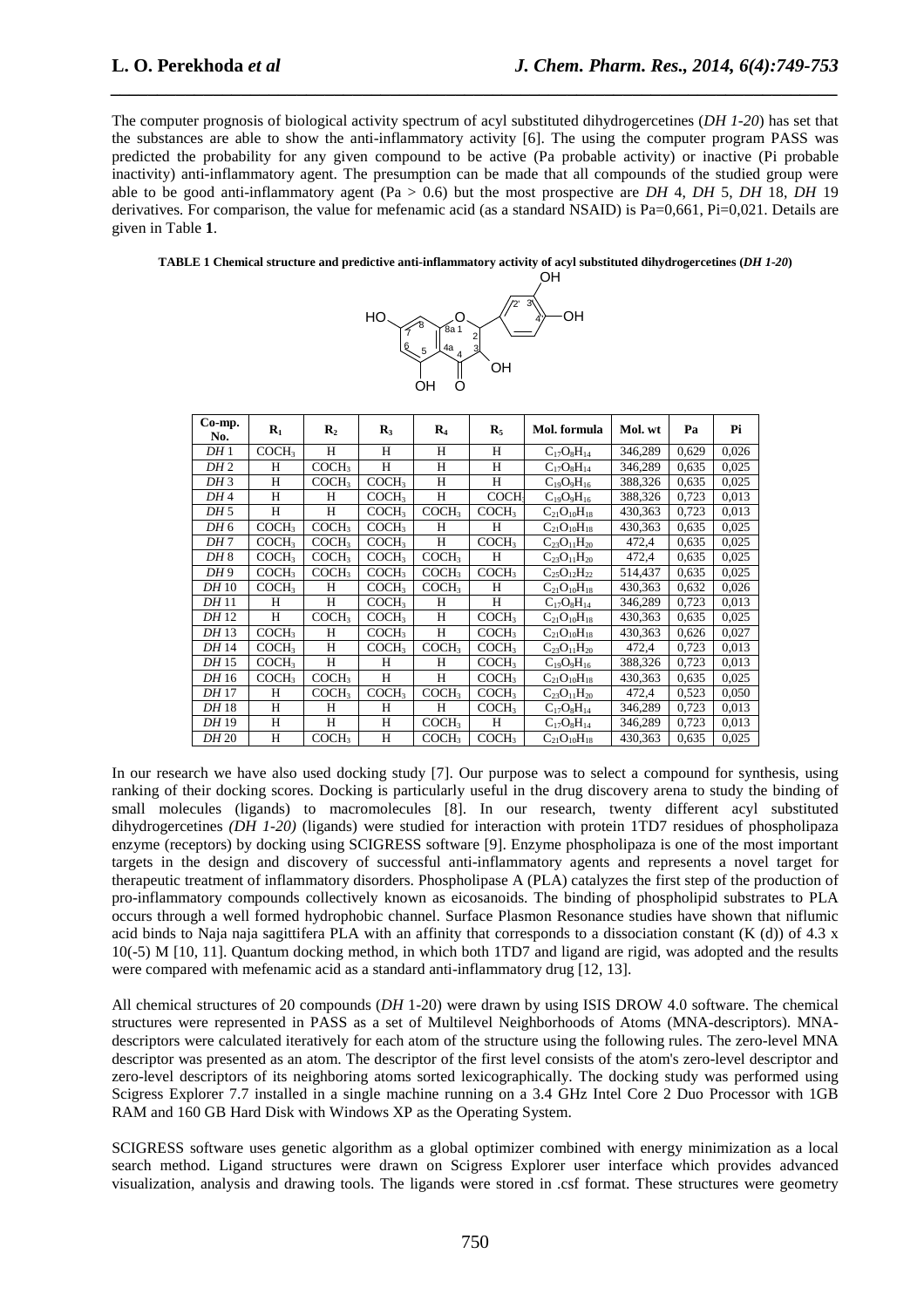optimized by using the MM3 force-field runs. The geometry of the 1TD7 was taken from the structure of the Protein Data Bank and after assigning charge and protonation state finally refinement (energy minimization) was done using MM3 force field runs.

*\_\_\_\_\_\_\_\_\_\_\_\_\_\_\_\_\_\_\_\_\_\_\_\_\_\_\_\_\_\_\_\_\_\_\_\_\_\_\_\_\_\_\_\_\_\_\_\_\_\_\_\_\_\_\_\_\_\_\_\_\_\_\_\_\_\_\_\_\_\_\_\_\_\_\_\_\_\_*

Docking studies consists of several steps. The 3D crystal structure of ferment phospholipaza (PDB code 1TD7, Fig. **1**) was downloaded from Protein data bank (PDB, http://www.rcsb.org/pdb) and loaded to tools of SCIGRESS software.



**Fig. 1: Active site in crystal structure of 1TD7** 

The non-bonded oxygen atoms of waters present in the crystal structure was removed. After assigning bond order, missing H atoms was added and partial atomic charge was calculated using MMFF (Merck molecular force field). The ligand file was extracted and converted to mol. file. Ferment phospholipaza has been observed as a monomer containing 1 chains A. Docking studies were performed on ferment phospholipaza (PDB code 1 TD7) and interaction studies were carried out with active site (LEU, PHE, LYS, ILE, TRP, PHE, ALA, GLY, TYR). The incomplete residues were corrected by mutations. The co-crystal ligand i.e. niflumic acid (NL) was extracted and the receptor file was saved as file.

In the similar way, structures of all 20 ligand molecules (*DH 1-20*) were drawn in 2D format and then were imported to SCIGRESS. All structures were optimized by using MMFF force field and saved as .mol *(DH 1-20*) file. Grip docking was performed between ferment phospholipaza molecule and each and every ligand molecule and the binding energies of 10 different poses were noted, considering mefenamic acid as a reference ligand (Fig 2).



**Fig. 2: Ligand mefenamic acid in active site protein 1TD7** 

Details of consensus scoring for molecules (*DH 1-20*) are given in Table 2.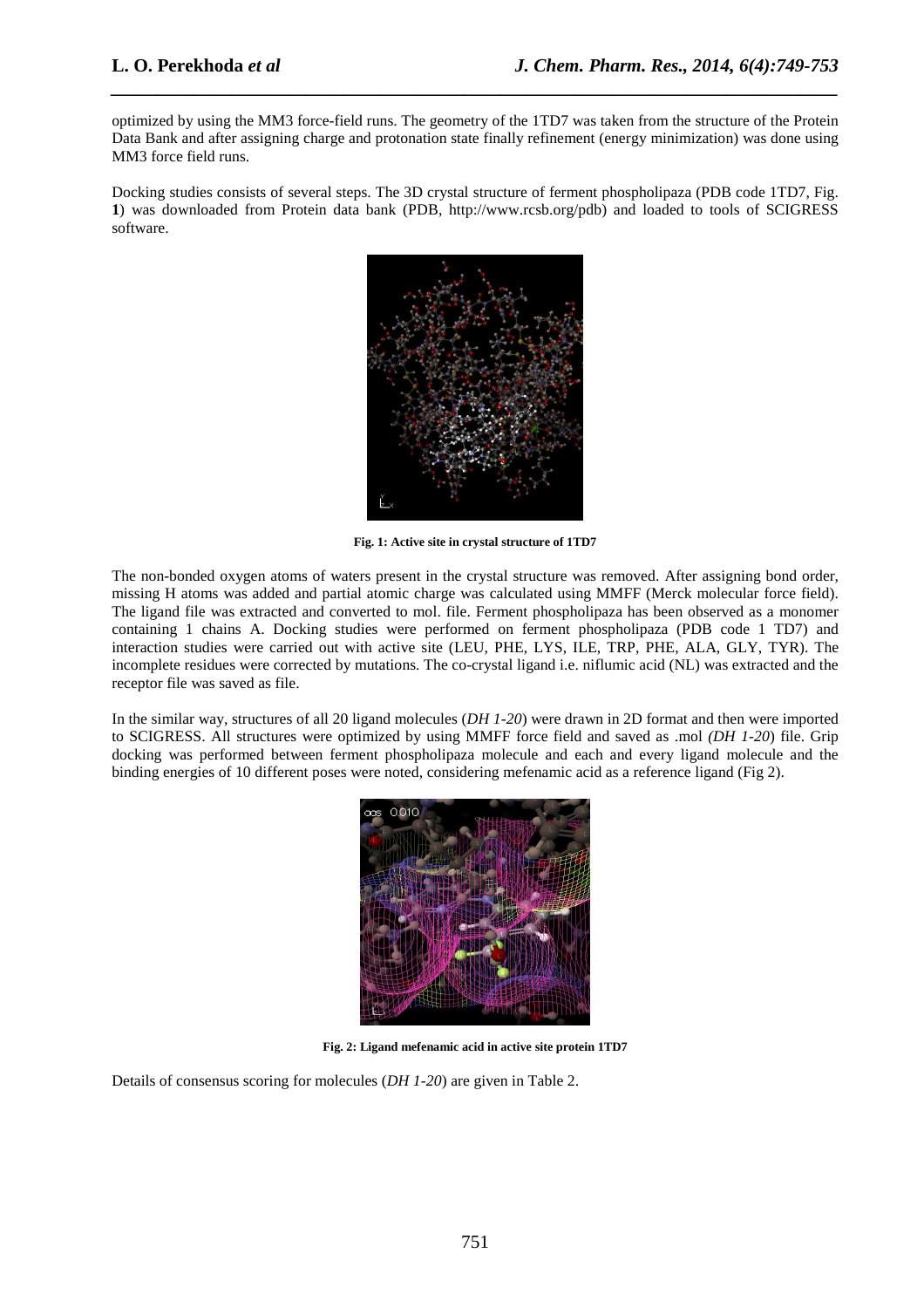| Comp.<br>No.    | <b>Consensus scoring</b> | Comp.<br>No.   | <b>Consensus scoring</b> |
|-----------------|--------------------------|----------------|--------------------------|
| DH1             | $-6.9$                   | DH 11          | $-7.3$                   |
| DH2             | $-7.6$                   | DH 12          | $-7.7$                   |
| DH3             | $-6.7$                   | DH 13          | $-7.6$                   |
| DH <sub>4</sub> | $-7.9$                   | <b>DH14</b>    | $-7.6$                   |
| DH <sub>5</sub> | $-7.8$                   | DH 15          | $-7.2$                   |
| DH <sub>6</sub> | $-6.8$                   | DH 16          | $-7.4$                   |
| DH 7            | $-7.4$                   | DH 17          | $-7.8$                   |
| DH <sub>8</sub> | $-6.7$                   | DH 18          | $-7.6$                   |
| DH <sub>9</sub> | $-7.1$                   | DH 19          | $-7.3$                   |
| DH 10           | $-6.7$                   | DH 20          | $-7.6$                   |
|                 |                          | mefenamic acid | $-7.6$                   |

**Table 2. Details of consensus scoring for molecules (***DH 1-20***)** 

*\_\_\_\_\_\_\_\_\_\_\_\_\_\_\_\_\_\_\_\_\_\_\_\_\_\_\_\_\_\_\_\_\_\_\_\_\_\_\_\_\_\_\_\_\_\_\_\_\_\_\_\_\_\_\_\_\_\_\_\_\_\_\_\_\_\_\_\_\_\_\_\_\_\_\_\_\_\_*

#### **RESULTS AND DISCUSSION**

Despite a good number of scoring functions that have been developed, none of them is perfect in terms of accuracy and general applicability. Every scoring function has its advantages and limitations. To take the advantages and balance the deficiencies of different scoring functions, the consensus scoring technique has been introduced to improve the probability of finding correct solutions by combining the scores from multiple scoring functions. The critical step in consensus scoring is the design of an appropriate consensus scoring strategy of individual scores so that the true modes/binders can be discriminated from others accordingly. Commonly used consensus scoring strategies include vote-by number, number-by-number, rank-by-number, average rank, linear combination, etc.

### **CONCLUSION**

In our research the range consensus scoring values is between -7,9 and -6,7, while the result for mefenamic acid (as a standard NSAID) is -7,6. The results of docking studies have shown that 4 molecules (*DH* **4,** *DH* **5***, DH* **12,** *DH* **17**) demonstrated better consensus scoring than mefenamic acid. Interestingly, the results have shown that position of substitution in molecule plays important role in anti-inflammatory action. Асyl substituent at 3,3′ position was found to be more effective as compared to at 5,7 and 4′ position substituents. Thus, it would be worthwhile to synthesize acyl substituted dihydrogercetine having substituents at 3, 3' position (2,3-dihydro-3-acethyl-5,7dihydroxy-2-[3'acethyl, 4 '- hydroxyphenyl]-4*H*-1-benzopyran-4-ol) (*DH* **4**) and evaluate its anti-inflammatory activity *in vivo.*



#### **Acknowledgements**

The authors gratefully acknowledge the financial support from the Kazakh National Medical University named after SD Asfendiyarov and the National University of Pharmacy. The authors have declared no conflict of interest.

#### **REFERENCES**

[1]JA Ross; CM Kasuma*Annu Rev Nutr*, 22**, 2002**,19-34. DOI: 10.1146

[2] SY Cho; S J Park; M J Kwon; T S Jeong; S H Bok; WY Choi; W I Jeong.. *Mol Cell Biochem*, 243 (1- 2),**2003**,153-160, DOI: 0300-8177

[3] L Bravo; *Nutr Rev*, 56(11),**1998**, 317-33. DOI:0029-6643

[4] MB Gupta; TN Bhalla; GP Gupta; CR Mitra; KP Bhargava. *Jpn J Pharmacol*, 3 , **1971**, 377-82.

[5] V Poroikov, D Filimonov. Computer-aided prediction of biological activity spectra. Application for finding and optimization of new leads, Rational Approaches to Drug Design, Eds. H.-D. Holtje, W.Sippl, Prous Science, Barcelona , **2001**, 403-407

[6] PASS: Prediction of Activity Spectra for Substances. http:///www.ibmh.msk.su/PASS.

[7] DJ Abraham, Burger's medicinal chemistry and drug discovery, 6th edn. John Wiley and sons, New York *International Journal of Therapeutic Applications*, **2012**, 6, p.1- 7, p. 1084

[8] C Hartmann, I Antes, T Lengauer, *Proteins*,74 (3) ,**2009**, 712–26. Doi:10.1002/prot.22189.